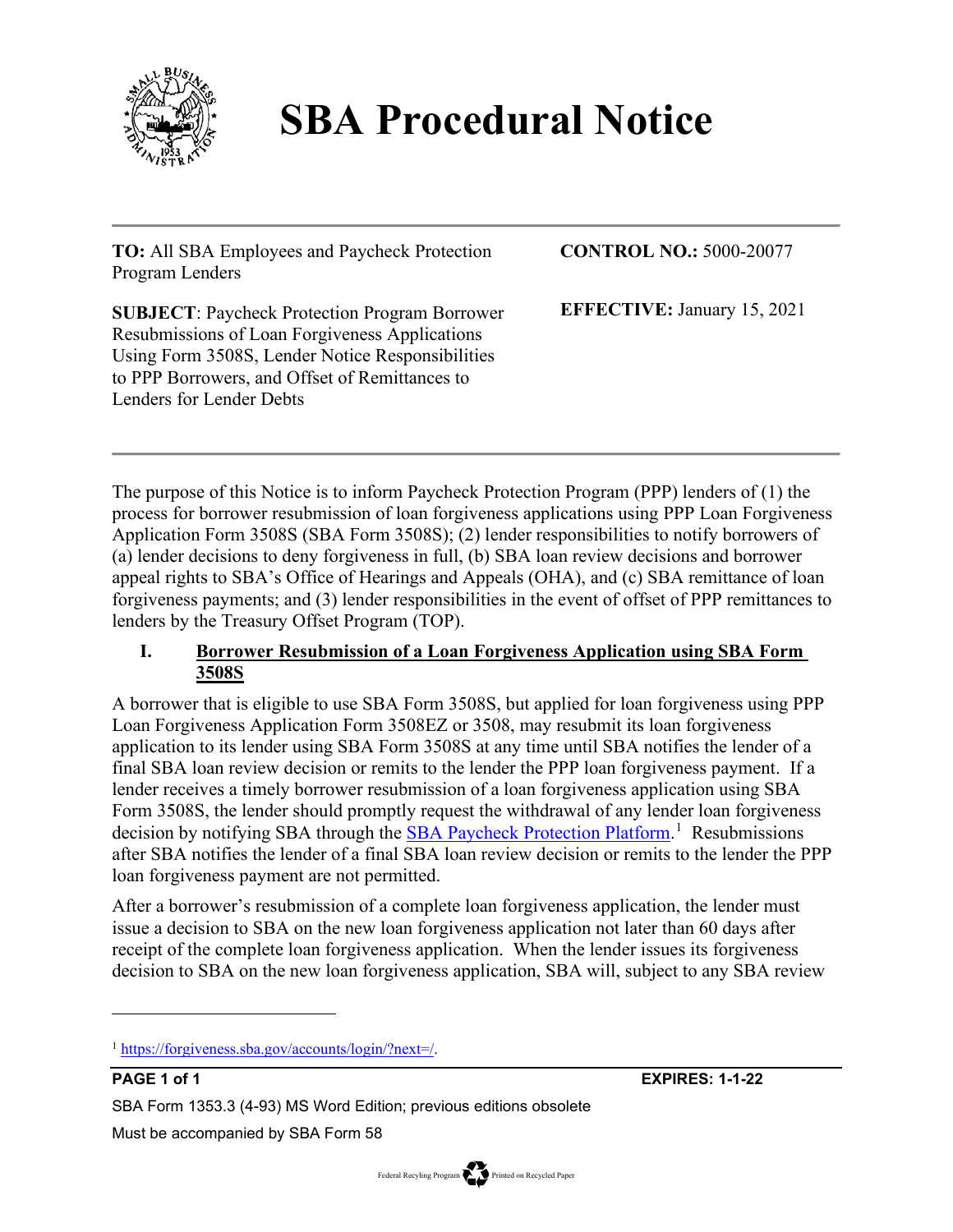of the loan or loan application, remit the appropriate forgiveness amount to the lender, plus any interest accrued through the date of payment, not later than 90 days after the lender issues its forgiveness decision to SBA.

### **II. Notification Responsibilities**

Lenders must keep borrowers informed of certain actions during the PPP loan forgiveness process. Specifically, lenders must notify borrowers in writing within 5 business days of any of the following:

- A decision by the lender to deny forgiveness in full.
- A decision by SBA declining a request for review by a borrower of a lender's decision to deny forgiveness in full.
- A final SBA loan review decision, including an SBA loan review decision on forgiveness (whether approving or denying forgiveness in full or part).
- Remittance by SBA to the lender of the loan forgiveness amount, whether partial or full.

The information that lenders must include with their notifications to borrowers is described below. After sending the notification to the borrower, the lender must upload a copy of the notification correspondence to the SBA Paycheck Protection Platform.

Lenders must take care to avoid providing erroneous information to borrowers regarding requests for SBA review of lender loan forgiveness decisions<sup>2</sup> or regarding borrower appeal rights, which are limited to certain specific circumstances, as described below.

# **A. Lender Decision to Deny Forgiveness in Full**

If the lender issues to SBA a decision denying the borrower's loan forgiveness application in full, the lender must notify the borrower in writing of that decision. Such notice to the borrower must be provided within 5 business days and include the reasons that the lender concluded that the borrower is not entitled to loan forgiveness in any amount and inform the borrower that the borrower has 30 calendar days from receipt of the notification to seek, through the lender, SBA review of the lender's decision. Lenders are to upload a copy of the notification correspondence to the SBA Paycheck Protection Platform at the time the lender submits its full denial decision to SBA as directed in Paragraph II above.

Lenders that receive from borrowers requests for SBA review of full denial of forgiveness decisions must submit those requests to SBA through the SBA Paycheck Protection Platform within five business days of receipt. SBA will accept or decline in its sole discretion borrower requests for review of lender forgiveness full denial decisions. SBA will notify the lender if SBA decides to review the lender's decision or if SBA declines a borrower's request for review. If the borrower does not timely request SBA review or if SBA declines the request for review, the lender is responsible for notifying the borrower of the date on which the borrower's first PPP

SBA Form 1353.3 (4-93) MS Word Edition; previous editions obsolete

<sup>&</sup>lt;sup>2</sup> In accordance with PPP rules and guidance, a borrower may request SBA review only of a lender decision denying loan forgiveness in full.

Must be accompanied by SBA Form 58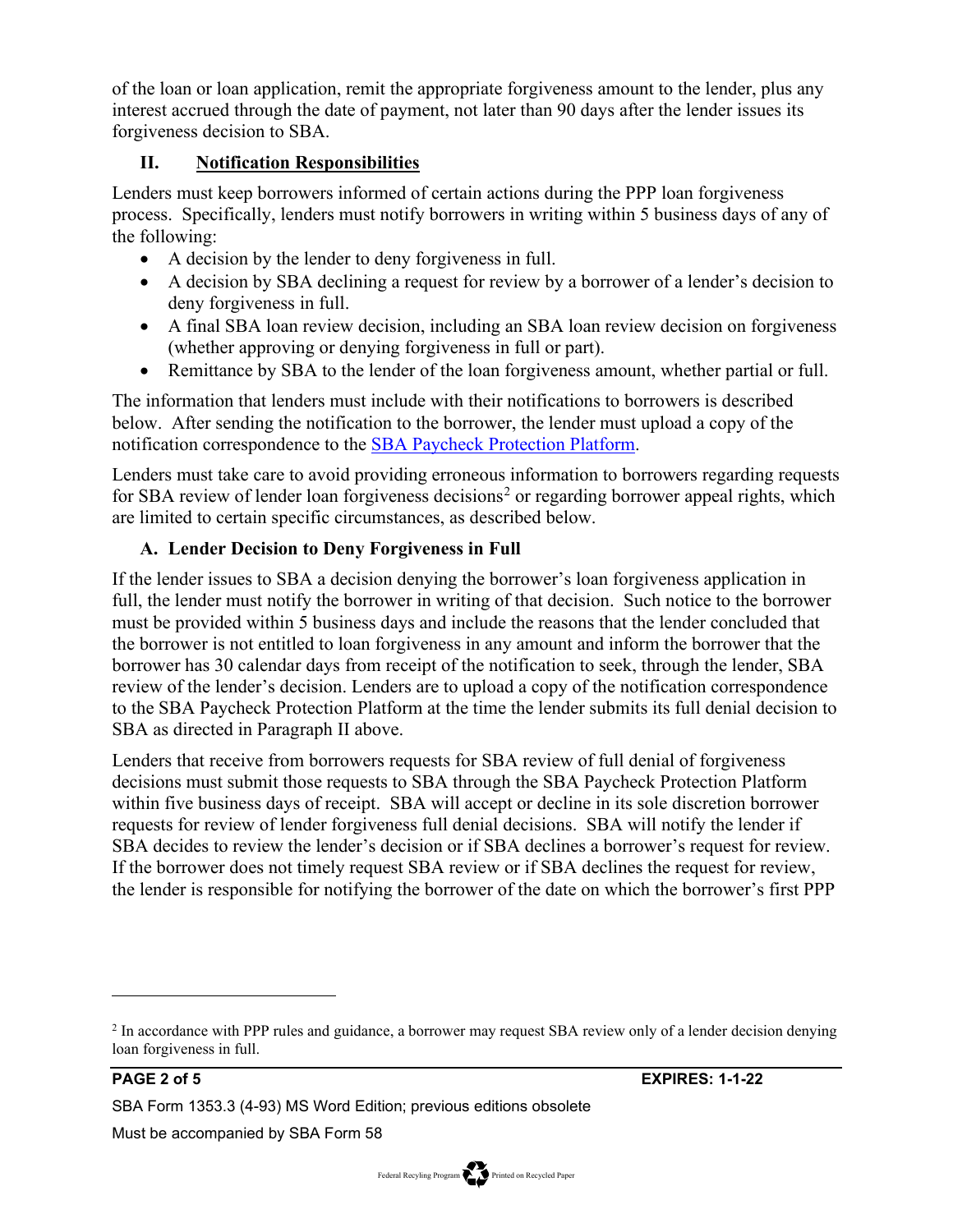loan payment is due and the amount of the payment.<sup>3</sup> If SBA decides to review the lender's decision, SBA will issue an SBA final loan review decision to the lender upon completion of SBA's review. The lender must send a copy of that decision to the borrower as described in Paragraph II.B below.

#### **B. SBA Loan Review Decision**

When SBA selects a PPP loan for an SBA loan review, SBA will provide the lender with a Notification of Paycheck Protection Program Loan Review (Loan Review Notification) through the SBA Paycheck Protection Platform. The Loan Review Notification will require the lender to upload certain additional documents to the SBA Paycheck Protection Platform, in accordance with PPP rules and guidance. After completion of the loan review, SBA will issue a final SBA loan review decision (which is an official written decision by SBA) to the lender through the SBA Paycheck Protection Platform.

When SBA issues a final SBA loan review decision to a lender, the lender must provide a copy of SBA's decision to the borrower within 5 business days of the date of the decision. The SBA loan review decision will generally include the reasons for SBA's decision, and, if applicable, the amount approved in the lender's forgiveness decision and the forgiveness amount determined by SBA.

Any final SBA loan review decision that is appealable to OHA by the borrower will include a notice of the borrower's right to appeal the decision in accordance with SBA's interim final rule "Appeals of SBA Loan Review Decisions Under the Paycheck Protection Program."<sup>4</sup> Pursuant to 13 CFR § 134.1201(b), a PPP borrower has the right to appeal to OHA only a final SBA loan review decision that finds a borrower:

- 1. was ineligible for a PPP loan;
- 2. was ineligible for the PPP loan amount received or used the PPP loan proceeds for unauthorized uses;
- 3. is ineligible for PPP loan forgiveness in the amount determined by the lender in its full approval or partial approval decision issued to SBA; and/or
- 4. is ineligible for PPP loan forgiveness in any amount when the lender has issued a full denial decision to SBA.

If no final SBA loan review decision was issued or if the final SBA loan review decision that was issued does not fall into one of the four categories above, the borrower does not have a right to appeal to OHA, and the lender must not provide the borrower with any erroneous information to the contrary. Additionally, a borrower cannot file an OHA appeal of any decision made by a lender concerning a PPP loan. 13 CFR § 134.1201(c).

<sup>3</sup> If the lender issues a loan forgiveness decision other than denying forgiveness in full (i.e., if the lender's decision approves forgiveness in full or in part), the lender must notify the borrower after the lender receives SBA's final loan review decision or SBA's remittance of a loan forgiveness payment, as described below. <sup>4</sup> 85 FR 52883 (Aug. 27, 2020).

SBA Form 1353.3 (4-93) MS Word Edition; previous editions obsolete

Must be accompanied by SBA Form 58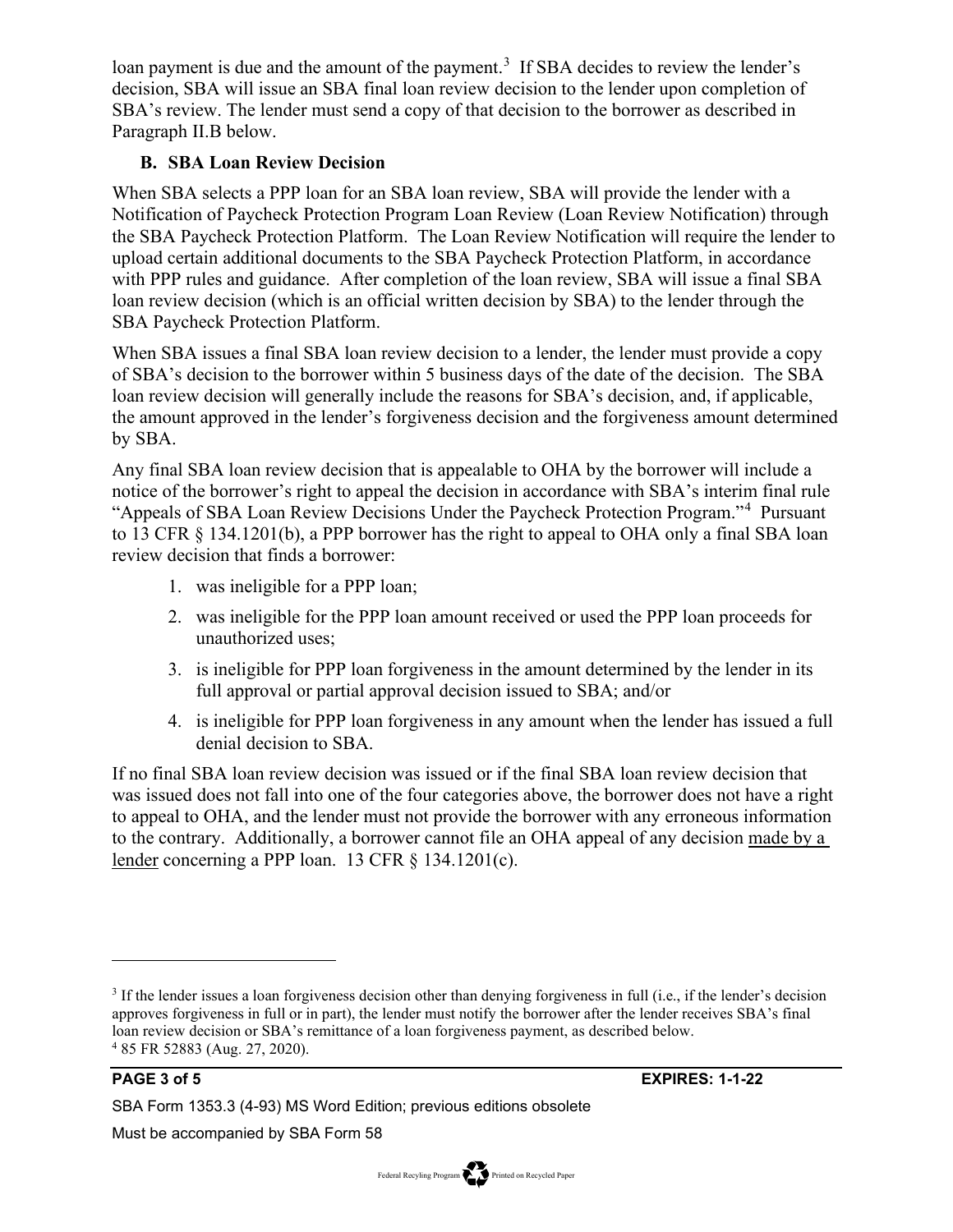Any appeal to OHA must be made in accordance with the SBA Rules of Practice for Appeals of Certain SBA Loan Review Decisions Under the Paycheck Protection Program, located at 13 CFR §§ 134.1201-134.1217, including but not limited to the following:

- An appeal petition must be filed with OHA within 30 calendar days after the borrower's receipt of the final SBA loan review decision, or notification by the lender of the final SBA loan review decision, whichever is earlier. 13 CFR § 134.1204.
- The borrower's appeal petition must include the basis for OHA's jurisdiction, including evidence that the appeal is timely filed. 13 CFR  $\S$  134.1202(a)(1).
- The appeal must include a copy of the final SBA loan review decision that is being appealed. 13 CFR § 134.1202(a)(2).

An appeal to OHA (and a subsequent request for review by the Administrator of a disputed initial decision or reconsidered initial decision) are administrative remedies that must be exhausted before judicial review of a final SBA loan review decision may be sought in a federal district court. 13 CFR § 134.1216.

In accordance with SBA's PPP rules and guidance, borrowers may not appeal to OHA if, among other circumstances, the lender has issued a forgiveness decision to SBA in an amount that is less than the forgiveness amount requested by the borrower and SBA has remitted to the lender a forgiveness payment equal to the amount in the lender's forgiveness decision.

Note: OHA is currently reviewing 13 CFR § 134 Subpart L for potential redrafting. However, until there is a final rule update, these specific citations remain accurate and in effect.

# **C. Remittance of Any Portion of the Loan Forgiveness Amount by SBA to the Lender**

If SBA has not provided a Loan Review Notification to the lender (i.e., the PPP loan has not been selected for an SBA loan review), SBA will issue a Notice of Paycheck Protection Program Forgiveness Payment (Payment Notice) to the lender when it remits a loan forgiveness payment. The Payment Notice will provide information about the forgiveness remittance and will be available to the lender through the SBA Paycheck Protection Platform.

If SBA issues a Loan Review Notification advising the lender that the loan has been selected for an SBA loan review, SBA will issue a final loan review decision upon completion of the review. The final loan review decision may be accompanied by a loan forgiveness payment to the lender, if appropriate. When SBA remits a loan forgiveness payment to the lender, the lender must notify the borrower in writing of the remittance. The lender must notify the borrower within 5 business days of receipt and provide the borrower with a copy of the Payment Notice generated by the SBA Paycheck Protection Platform or SBA's final loan review decision, as applicable.

The additional information that the lender is expected to include with its notification to the borrower depends on the circumstances:

• If the lender issued a partial approval decision to SBA (i.e., the amount of the lender's forgiveness decision was less than the forgiveness amount requested by the borrower) and SBA remits the full amount approved by the lender, then the lender's notification to the borrower must include the lender's decision, including the reasons the lender approved forgiveness in part but not in full. The lender's notification to the borrower

SBA Form 1353.3 (4-93) MS Word Edition; previous editions obsolete Must be accompanied by SBA Form 58